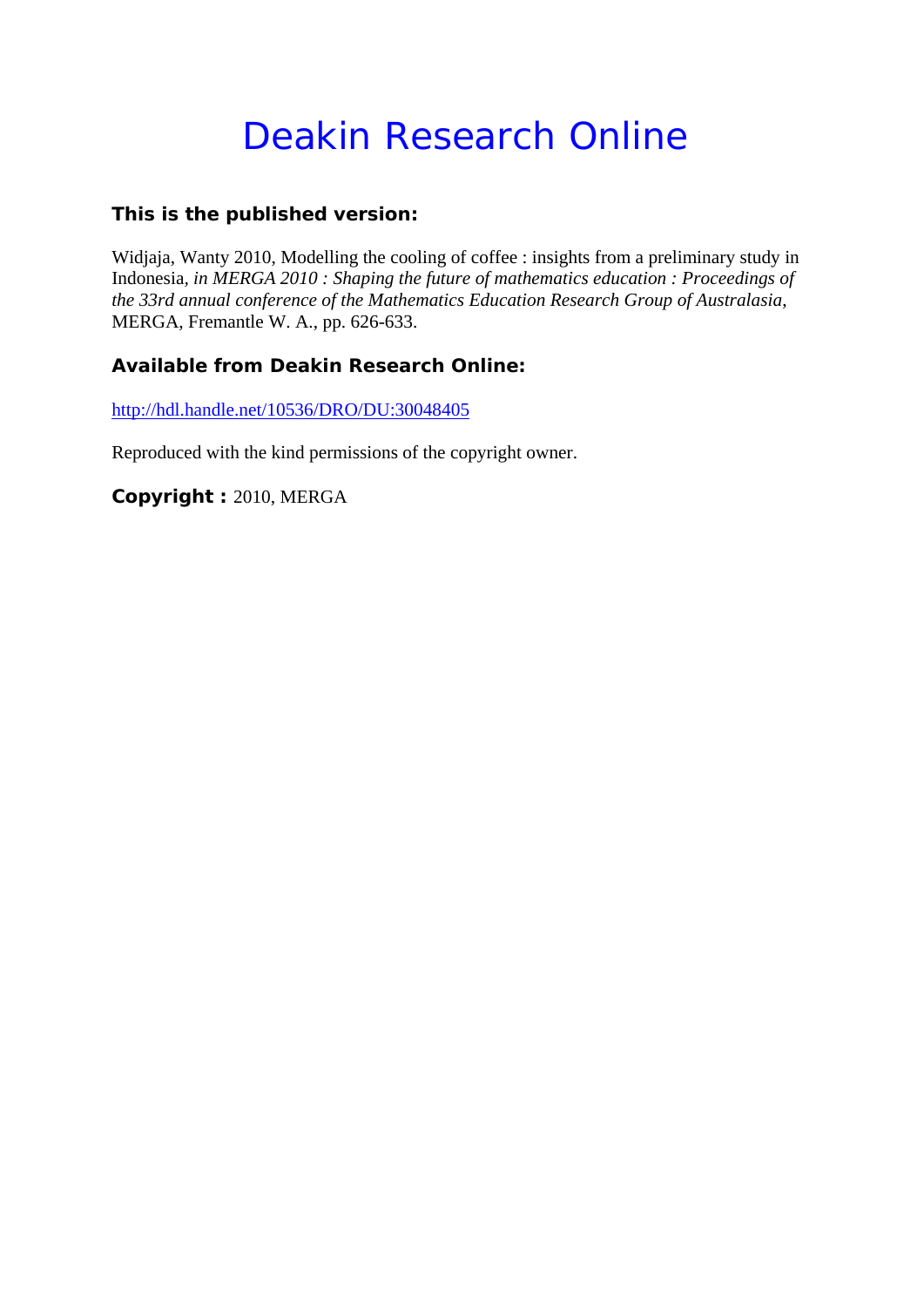# Modelling the Cooling of Coffee: Insights From a Preliminary Study in Indonesia

Wanty Widjaja *Sanata Dharma University*  <wanty\_widjaja@yahoo.com >

This paper discusses an attempt to examine pre-service teachers' mathematical modelling skills. A modelling project investigating relationships between temperature and time in the process of cooling of coffee was chosen. The analysis was based on group written reports of the cooling of coffee project and observation of classroom discussion. Findings showed that pre-service teachers were able to model the process of cooling of coffee as a decreasing exponential function. Difficulties with interpretation of the constant rate of cooling and reinterpretation of mathematical model were identified.

Mathematical modelling has gained an increased attention in mathematics education community. Almost two decades ago, Blum (1993) reported that modelling was not yet part of the core mathematics teaching component in most countries. Since then, the situation has been improved. Burkhardt (2006) reported that many countries including Germany, the Netherlands, the United States, and Australia, have taken in a significant portion of mathematical modelling in their mathematics curriculum. Publications on mathematical modelling in various journals (see e.g., Barbosa, 2006; Blum, 2002; Blum, Galbraith, Henn, & Niss, 2007; English & Watters, 2006) have documented the global trends of incorporating more modelling in school mathematics.

The growing interest towards modelling is strongly supported by the Organisation for Economic Cooperation and Development's (OECD) Programme for International Student Assessment (PISA), a major international assessment study which promotes mathematical and scientific literacy. PISA (OECD, 2003) contends that mathematical literacy is "the overarching literacy" (de Lange, 2006, 15) that comprises quantitative literacy, numeracy, and spatial literacy. The OECD definition of mathematical literacy depicts a broader spectrum of what constitutes mathematics as it goes beyond school mathematics curriculum:

Mathematical literacy is an individual's capacity to identify and understand the role that mathematics plays in the world, to make a well-founded judgment, and to engage in mathematics in ways that meet the needs of that individual's current and future life as a constructive, concerned and reflective citizen. (OECD, 2003, p.72)

The close relation between mathematical literacy and mathematical modelling is well documented. Recently, Stacey (2009) noted that mathematical modelling plays the most important part of mathematical literacy. This is consistent with an earlier report by Kaiser and Willander (2005) stating that innovative mathematical modelling projects with realistic contexts resulted in a greater comprehension of mathematical concepts. Furthermore, they proposed the inclusion of modelling and applications in learning mathematics starting as early as primary school level.

Despite the growing interest in mathematical modelling at school level, fewer studies at teacher education level have been documented. Concerns about this trend were voiced by Burkhardt (2006) and Doerr (2007). Both highlighted the importance of preparing preservice teachers with skills of 'doing mathematics' which requires broader teaching strategies. A profound change of view about what constitute mathematics, the role of

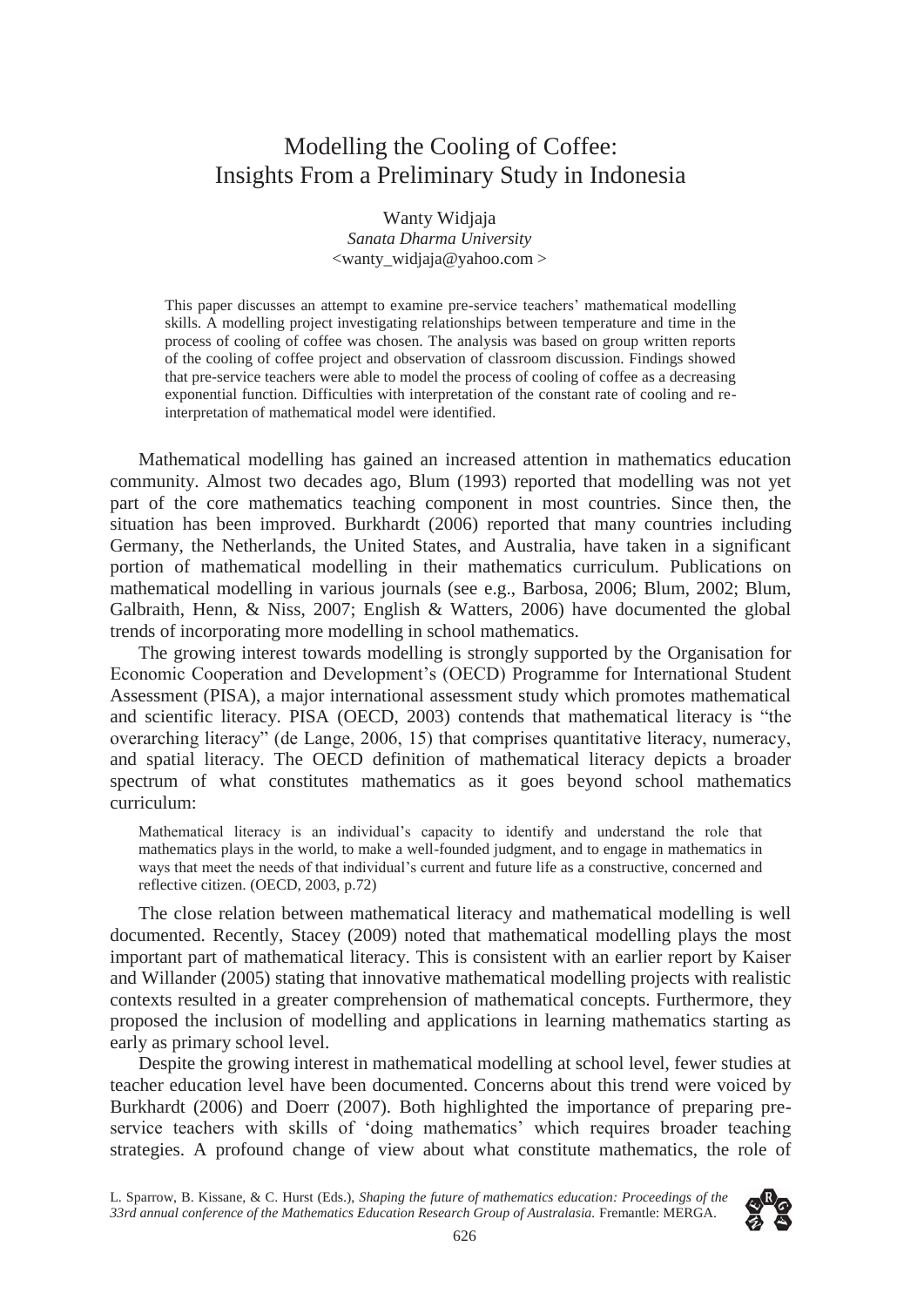teachers and students is necessary to support modelling in practice. Hence, teacher education plays a crucial role in training future teachers to acquire modelling skills and its pedagogy.

A reform movement to improve mathematics teaching in Indonesia, called PMRI (Ekholm, 2009; Sembiring, Hoogland, & Dolk, 2010), has been put in practice for a decade. Inspired by Freudenthal's notion of 'mathematics as a human activity' (Freudenthal, 1983, 1991), PMRI puts emphasis on mathematics as a meaningful activity that enables learners to grasp real-world phenomena. Consequently, mathematical modelling is an integral element of learning mathematics. Recent studies in PMRI classrooms (Dolk, Widjaja, Zonneveld, & Fauzan, 2010; Widjaja, Fauzan, & Dolk, 2009) suggest the need to support teachers (both pre- and in-service) with skills of 'doing mathematics' and 'modelling mathematics'. This provides a strong impetus to integrate mathematical modelling as part of a course for mathematics pre-service teachers in Indonesia. This paper will discuss preliminary findings from a modelling project to investigate relationships between temperature and time in the cooling of coffee experiment with samples of Indonesian pre-service teachers.

## Method

#### *Setting and Participants*

This study was situated in a private teacher training institute in Yogyakarta, Indonesia. A modelling project called "The cooling of coffee" (Keng-Cheng, 2009) was translated into Indonesian and assigned to 20 pre-service teachers (see Figure 1). This study aimed to provide pre-service teachers with experience in mathematical modelling. Pre-service teachers' knowledge and difficulties displayed in completing this project will be examined. The design of project also intended to engage pre-service teachers in a productive classroom discourse based on explanations and justifications of their mathematical models. Having a different pedagogical approach was expected to enable pre-service in carrying out modelling project in the future professional life.

#### **Cooling of Coffee Project**

How does a cup of hot coffee cool with time? Is it possible to model the cooling of coffee?

- 1. List factors or variables in the problem.
- 2. Collect data to help construct a model. Record your data.
- 3. What is a suitable model? (Look for an existing model to develop one).
- 4. What is your method of solution?
- 5. Carry out your solution method and interpret the solution.
- 6. Examine assumptions and suggest ways to refine the model

*Figure 1*. The Cooling of Coffee Project (Keng-Cheng, 2009, 36-37).

The cooling of coffee project was chosen because the starting point of this problem was considered 'experientially real' for pre-service teachers. The whole project took four weeks to complete. Pre-service teachers worked in small groups of four people to carry out this project in the first two weeks. The following two weeks were devoted to poster presentations and whole class discussion. Representatives of each group explained their strategies and answered questions from other groups during the poster presentation.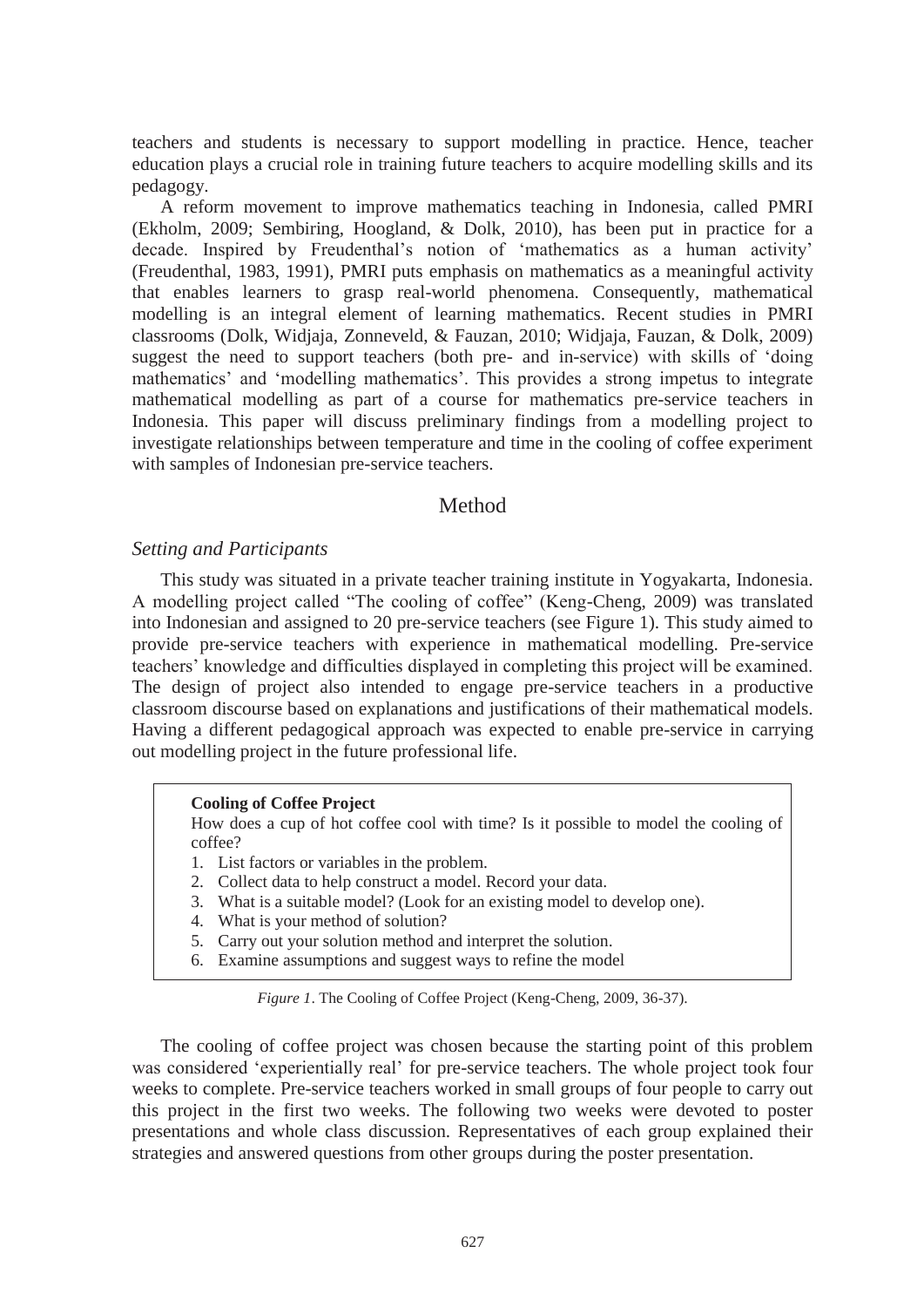#### *Framework for Analysis*

In analysing group written work and posters, a framework of didactical mathematical modelling process by Kaiser and Blum (in Kaiser & Schwartz, 2006, p.197) will be employed. This paper will examine mathematical knowledge that pre-service teachers display and the difficulties they face in completing the project. Pre-service teachers' knowledge and difficulties will be discussed with respect to the two main didactical modelling processes in Figure 2, i.e., mathematisation and reinterpretation of mathematical solutions to the real-life situations.

*Figure 2.* Didactical modelling process (in Kaiser & Schwartz, 2006, p. 197).

#### Results and Discussion

In this section, data from written project reports of five groups in completing the Cooling of Coffee project will be analysed. The first four steps of the project (see Figure 1) i.e., identification of factors, data collection, mathematical model formulation, and solving the mathematical model will be considered as the mathematisation process. The process of interpreting solutions, examining assumptions, and refining the model will be considered as the re-interpretation or validation process.

## *Mathematisation from the Cooling of Coffee Data to the Exponential Decay Function*

A list of factors affecting the cooling process by various groups was identified. The factors reflected the real life considerations that pre-service teachers brought prior to the experiment. These factors were then tested during the experiment in cooling the coffee. All groups except Group B identified the room temperature as one of the factors affecting the cooling process. Types of cups (a plastic cup, a ceramic cup, a glass cup, etc.), and size of cups (based on the diameter or height of the cups) were also identified by all groups. Table 1 presents factors that influence the cooling process as identified by different groups and the corresponding ways of collecting data.

A variation in combining different factors was observed, suggesting different assumptions about factors that control the cooling process. For instance, Group C collected data on cooling of coffee using the same cups of different sizes. This group also examined whether types of cups (plastic, glass, and aluminium) have different cooling rates. Group D and Group E went further to explore different mixes of substances they put in their coffee. These groups collected data for coffee without sugar or with sugar using different types of cups (plastic, glass, ceramic). The factors identified by different groups were based on assumptions of daily life experiences. However, it was unclear how the combination of different factors translated to the mathematical model. Figure 3 provides illustrations of some of the data collection process to construct the mathematical model.

Table 1

*Factors Affecting Cooling Processes and Data Collection Methods* 

|  | Group Factors in the cooling of coffee | Ways of collecting data |
|--|----------------------------------------|-------------------------|
|--|----------------------------------------|-------------------------|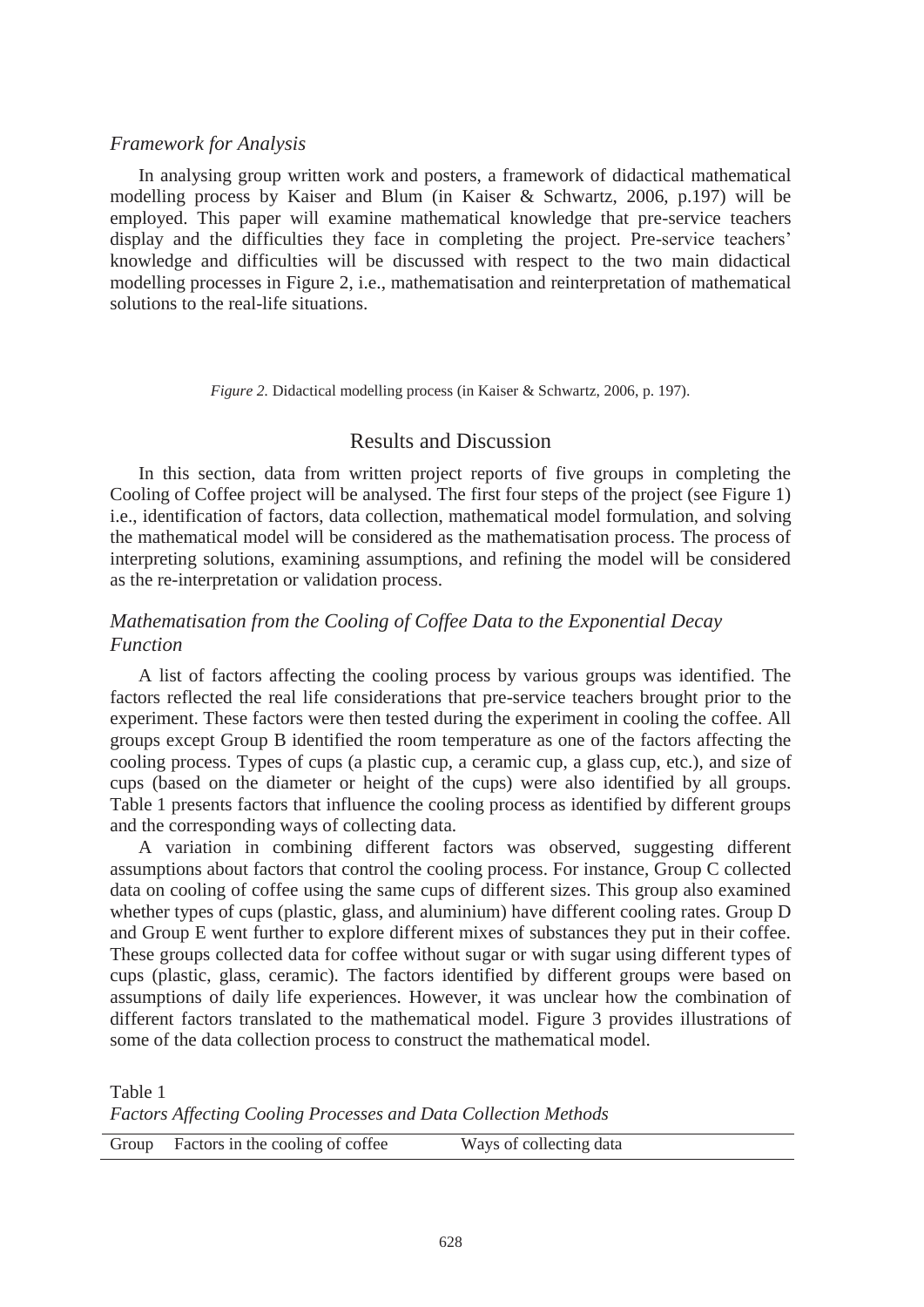| $\mathsf{A}$  | - room temperature                                                       | Collect data every minute until the coffee<br>reaches around 40° Celsius.                                                                                                                 |  |
|---------------|--------------------------------------------------------------------------|-------------------------------------------------------------------------------------------------------------------------------------------------------------------------------------------|--|
|               | - types of cups (plastic or glass)                                       |                                                                                                                                                                                           |  |
|               | - size of cups.                                                          |                                                                                                                                                                                           |  |
| B             | - types of cups (plastic or ceramic)                                     | Collect data every minute until the temperature<br>of coffee reaches around 35-39° Celsius. The<br>data collected twice to find the average of<br>temperature collected of 2 experiments. |  |
|               | - size of cups                                                           |                                                                                                                                                                                           |  |
| $\mathcal{C}$ | - types of cups (plastic or glass)                                       | Collect data every 3 minutes until the coffee<br>reaches around 30° Celsius (room temperature).                                                                                           |  |
|               | - size of cups                                                           |                                                                                                                                                                                           |  |
|               | - room temperature                                                       |                                                                                                                                                                                           |  |
| D             | - types of cups (plastic, aluminium,<br>glass, ceramic)                  | Collect data every 5 minutes until the<br>temperature of coffee reaches around $26-30^\circ$<br>Celsius (room temperature).                                                               |  |
|               | - size of cups                                                           |                                                                                                                                                                                           |  |
|               | - room temperature                                                       |                                                                                                                                                                                           |  |
|               | - initial temperature                                                    |                                                                                                                                                                                           |  |
| E             | - types of cups (plastic, ceramic, glass,<br>etc.)                       | Collect data every 5 minutes until the<br>temperature reaches around 30° Celsius (room<br>temperature).                                                                                   |  |
|               | - size of cups                                                           |                                                                                                                                                                                           |  |
|               | - ingredients (coffee only; coffee and<br>sugar; coffee, sugar and milk) |                                                                                                                                                                                           |  |
|               | - room temperature                                                       |                                                                                                                                                                                           |  |

In general two 'benchmarks' were observed in ways of collecting data, namely temperature and time for cooling a cup of boiling coffee. Four groups considered temperature as a criterion for cooling of coffee. As seen in Table 1, three groups (C, D, and E) used room temperature (i.e.,  $30^{\circ}$  Celsius) as a benchmark temperature for cooling off coffee whereas Group A selected  $40^{\circ}$  Celsius as the 'cool' temperature for coffee. It was unclear whether  $40^{\circ}$  Celsius was the actual room temperature when Group A collected their data. In contrast, Group B used a length of time (i.e., 60 minutes) to derive a mathematical model and to determine the rates of cooling under different circumstances. This choice led ultimately to different temperatures of coffee for different types of cups. Interestingly, in comparing different rates of cooling for different cups, Group B calculated differences between the initial temperature and the temperature after 60 minutes of the cooling process began.

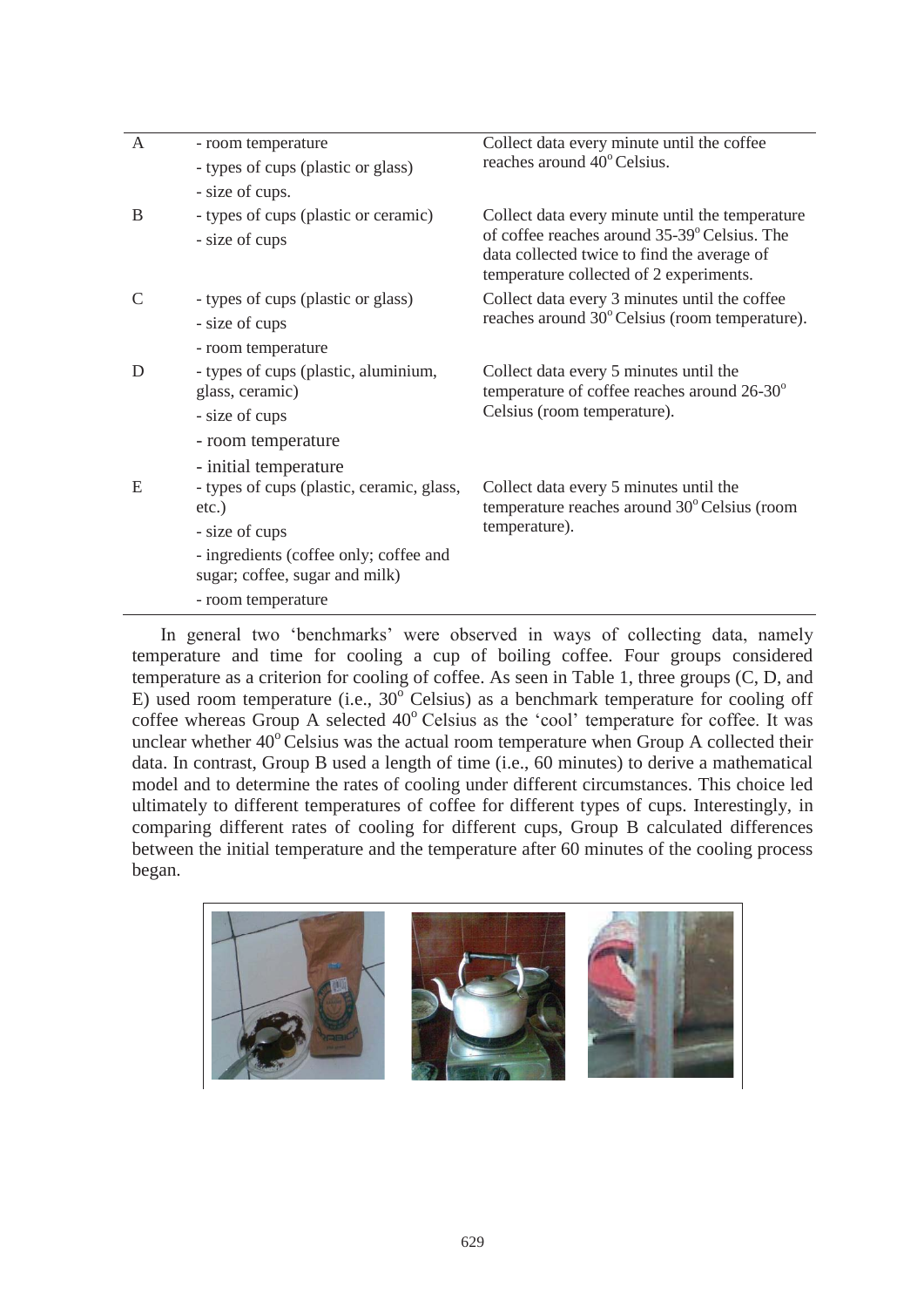

*Figure 3.*Data collection processes in Cooling of Coffee project

All five groups were able to relate the mathematical model of cooling of a cup of hot coffee to an exponential decay function. They derived their mathematical model first by plotting their data into a Microsoft *Excel* spreadsheet. By observing the plots of the data, all groups noticed that a decreasing exponential function was the best mathematical model to fit this set of data. Hence, all groups found a model of exponential decay that could explain the cooling of coffee process. Samples of group posters and the interaction during poster presentation are presented in Figure 4.



*Figure 4.* Samples of group poster and interaction in The Cooling of Coffee project.

Explanations in deriving mathematical models showed difficulties in understanding and interpreting the rate of cooling. In this case, the rate of cooling was represented by the value of *k* in general function of  $T(t) = A.e^{-kt}$ . Of the five groups, only three groups provided reasonable explanations for deriving the mathematical model and interpreting the value of *k.* Two groups (Group D and Group E) utilized the trend line tool to approximate the exponential functions that best represented their data. However, in deriving the value of *k*, these groups started with the general function  $y = Ae^{-kt}$  and calculated an average of initial temperature for different types of cups and an average of temperature at a particular time. This approach contradicted earlier efforts to find different mathematical models in different experiments. Calculating averages for various cups under different circumstances indicated lack of meaningful interpretation of *k*. In contrast, the other three groups worked out the mathematical model by relating the temperature changes over time to the 'rate of change' notion. Group A, and B expressed this as  $\frac{\Delta y}{\Delta t} = \frac{y \Delta t + \Delta y - y \Delta t}{t} = k \Delta y$ *t*  $y \neq \Delta y - y t$ *t*  $y = y$   $A + \Delta y = y$   $A = k$ . However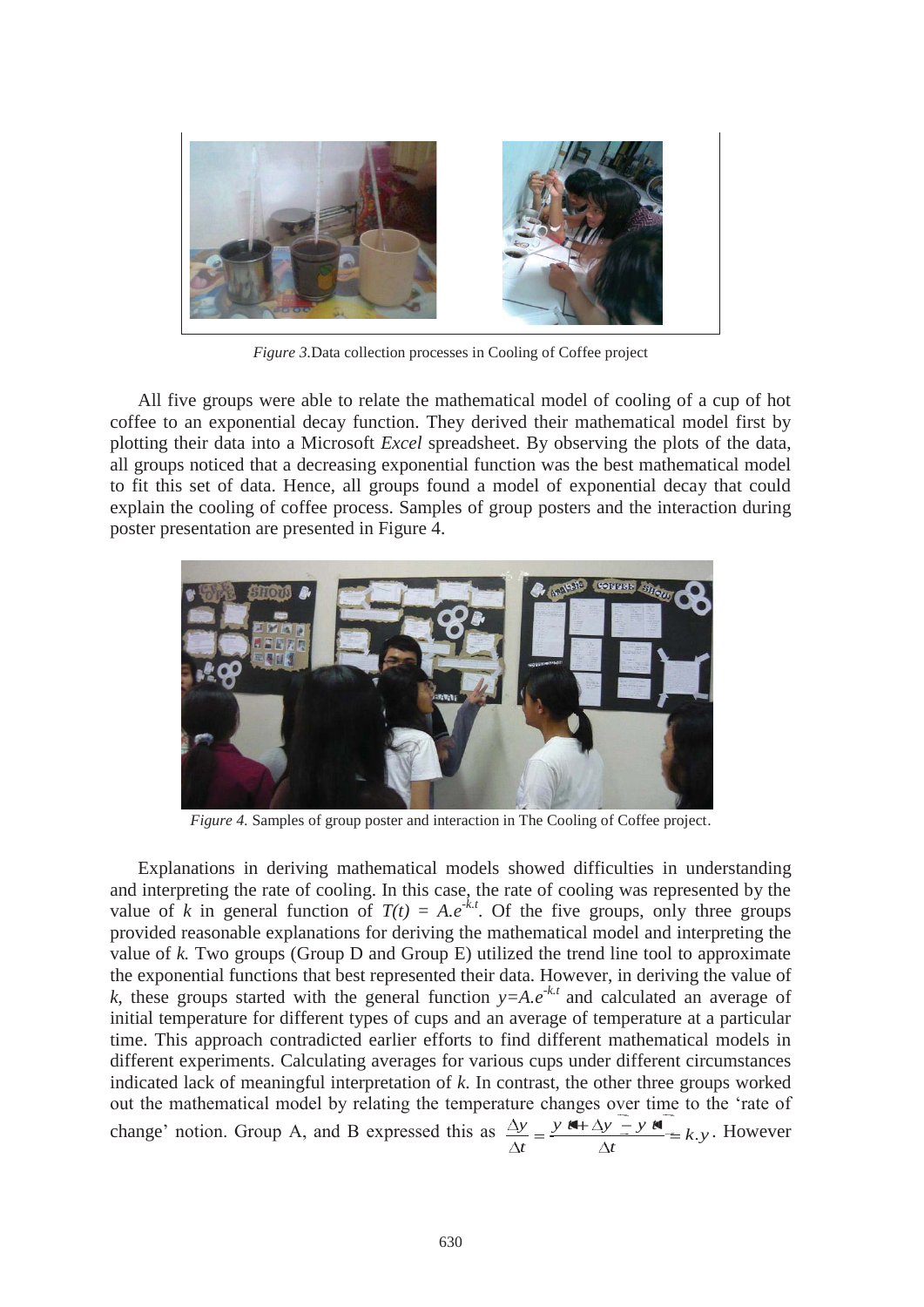they did not take into account the decreased temperature in their equation, expressing  $\lim_{\Delta t \to 0} \frac{\Delta y}{\Delta t} = \frac{dy}{dt} = k.y$ *t*  $\lim_{\Delta t \to 0} \frac{\Delta y}{\Delta t} = \frac{dy}{dt} = k.$  $\frac{dy}{dt} = dy = k \cdot y$  or  $\frac{dy}{dt} = k \cdot y$  instead of  $\frac{dy}{dt} = -k \cdot y$ . Using integration, the function of  $y(t) = y_0 e^{kt}$  was obtained. The negative value of *k* was determined later after working with the data. Similarly group C also did not express decreased temperature change over time in the mathematical model. This group was the only group that showed not only knowledge about the rate of change notion but also knowledge of physics by referring to Newton's Law of Cooling. Using this law, the rate of change of the temperature of an object is directly proportional to the difference between the object's temperature and the room temperature. Hence this group represented the change of temperature over time as  $dT/dt = k(T - 30)$  which led to the mathematical function  $T_{(t)} = (T_0 - 30)e^{kt} + 30$ . In this function, *k* represents the rate of cooling process,  $T_0$ represents the temperature of boiling coffee,  $t$  represents the time and  $T_{(t)}$  represents the temperature of coffee after the cooling process going on for *t*.

#### *Re-interpreting the Exponential Decay Function Back to the Data*

In examining their assumptions, all groups reviewed the role of factors, which were identified at the beginning of the project. By observing the graphs of experiments carried out in 26<sup>°</sup> Celsius and 29<sup>°</sup> Celsius at the same time, a conclusion about the impact of room temperature was drawn. It was noted that when room temperature is higher, the coffee takes a longer time to cool. The influence of types of cups (plastic, glass, ceramic) in the cooling process of was also recorded. It was found that a cup of coffee made of glass took longer time to cool of compared to the same cup made of plastic. Size of cups also affected the rate of cooling. A cup with larger base area took shorter time to cool as compared to a cup with a smaller base area for the same height. Group D and Group E experimented with different mix of substances. Group D found no difference in trends of cooling of coffee using four different cups with or without sugar. They concluded that a cup of coffee made of aluminium cools the fastest in both conditions. However, this conclusion should be considered cautiously. It turned out that in carrying out the experiment, containing sugar was not the only different factors in the experiment. The Group also used different types of cups with varying sizes so it was difficult to pinpoint which factors were the 'control variables'.

A reasonable interpretation for the value of *k* was articulated by Group B. This group observed that the value of *k* was a constant. Note that Group B formulated the mathematical model as  $T_{(t)} = (T_0 - 30)e^{kt} + 30$ , hence they found negative value for *k*. Furthermore "as *k* gets smaller, the coffee cools faster", indicates a sensible interpretation of *k* as the constant rate of cooling. In addition, Group B noticed that the temperature of coffee was close to the room temperature at the end of the cooling process. The fact that only one out of five groups was able to articulate a sensible interpretation of *k* suggested that re-interpretation of a mathematical model is a challenging part of the modelling process.

Similarly, refining the mathematical model was found to be difficult for the students in this study. Ideas for refinement were limited to general limitations of the current mathematical model related to technical aspects of data collection. Lack of accuracy in reading the temperature and calculation error caused by rounding were offered as explanations for discrepancies of temperature based on mathematical model and the real data. All groups only proposed increasing the number of experiments to refine their mathematical model.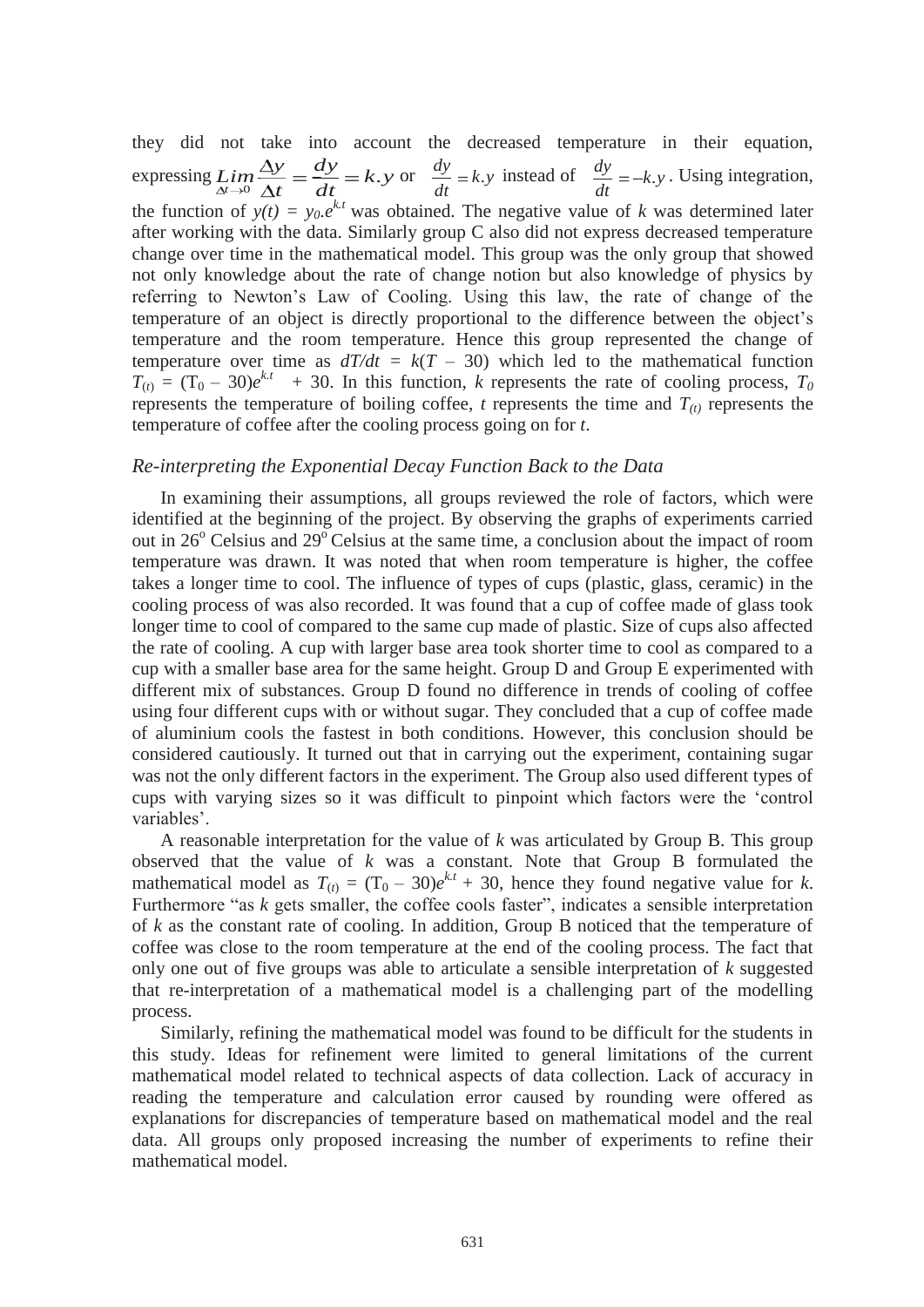#### Concluding Remarks

This study sought to enhance pre-service teachers' modelling skills in a project to investigate the cooling of coffee. Analysis of written reports of the project indicated that pre-service teachers in this study were able to obtain a decay exponential function as a model for the cooling of coffee. Relevant factors affecting the process of cooling including room temperature, types and size of cups were identified. However, pre-service teachers did not attend to the complexities of combining different factors (e.g., sizes of cups, types of cups) in mathematical models.

Evidence in this study showed that re-interpreting and linking variables in the mathematical model back to the real-world data was problematic. Difficulties with interpreting the meaning of the constant rate of cooling (*k*) and incorporating room temperature into the mathematical equation were observed. Sound mathematical knowledge of calculus and functions is essential to support rich mathematical discussion in modelling cooling of coffee. Findings from this preliminary study indicated that a modelling project is a rich learning tool for pre-service teachers to 'do mathematics' and to 'see mathematics' in daily life.

#### References

- Barbosa, J. C. (2006). Mathematical modelling in classroom: A socio-critical and discursive perspective *Zentralblatt für Didaktik der Mathematik*, *38*(3), 293-301.
- Blum, W. (1993). Mathematical modelling in mathematics education and instruction In T. Breiteig, I. Huntley & G. Daiser-Messmer (Eds.), *Teaching and Learning Mathematics in Context* (pp. 3-14). Chichester: Ellis Horwood Limited.
- Blum, W. (2002). Applications and modelling in mathematics education: Discussion document. *Educational Studies in Mathematics, 51*(1/2), 149-171.
- Blum, W., Galbraith, P. L., Henn, H.-W., & Niss, M. (2007). *Modelling and applications in mathematics education*. New York Springer
- Burkhardt, H. (2006). Modelling in mathematics classrooms: Reflections on past development and the future. *Zentralblatt für Didaktik der Mathematik, 38*(2), 178-195.
- de Lange, J. (2006). Mathematical literacy for living from OECD-PISA perspective *Tsukuba Journal of Educational Study in Mathematics, 25*(13-35).
- Dolk, M., Widjaja, W., Zonneveld, E., & Fauzan, A. (2010). Examining teacher's role in relation to their beliefs and expectations about students' thinking in design research In R. K. Sembiring, K. Hoogland & M. Dolk (Eds.), *A decade of PMRI in Indonesia* (pp. 175-187). Bandung, Utrecht: APS International.
- Ekholm, M., & van den Hoven, G. H. . (2009). *PMRI Majulah!* Naarden: Zet&Print.
- English, L., & Watters, J. (2006). Mathematical modelling in the early school years *Mathematics Education Research Journal, 16*(3), 59-80.
- Freudenthal, H. (1983). *Didactical phenomenology of mathematical structures*. Dordrecht: D. Reidel Publishing Company.
- Freudenthal, H. (1991). *Revisiting mathematics education, China lectures*. Dordrecht: Kluwer Academic Publishers.
- Kaiser, G., & Schwartz, B. (2006). Mathematical modelling as a bridge between school and university. *Zentralblatt für Didaktik der Mathematik, 38*(2), 196-208.
- Kaiser, G., & Willander, T. (2005). Development of mathematical literacy: Results of an empirical study. *Teaching Mathematics and Its Applications, 24*(2-3), 48-60.
- Keng-Cheng, A. (2009). *Mathematical modelling in the secondary and junior college classroom*. Singapore: Prentice Hall.
- Organisation for Economic Cooperation and Development. (2003). *The PISA 2003 assessment framework – mathematics, reading, science and problem solving knowledge and skills.* Paris: OECD.
- Sembiring, R. K., Hoogland, K., & Dolk, M. (2010). *A decade of PMRI in Indonesia*. Utrecht: Ten Brink.